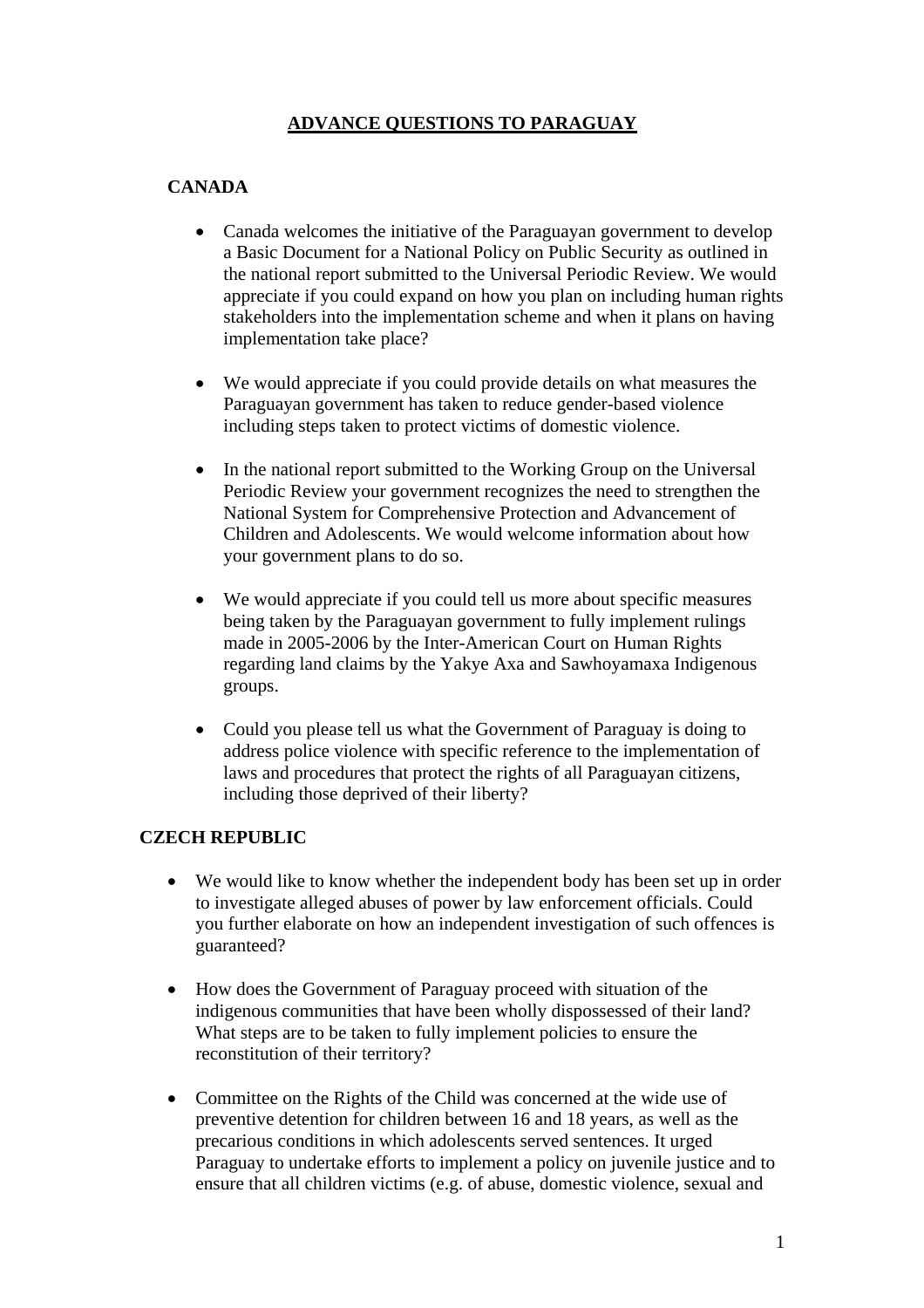economic exploitation, abduction, trafficking, or witnesses of such crimes) have effective access to justice and are provided with protection. What steps has the Government of Paraguay taken in order to address those concerns?

## **DENMARK**

• Which steps are being take to adopt the National Preventive Mechanism draft legislation in accordance with the recommendations from the Subcommittee on Prevention of Torture (SPT) and which steps are being taken to implement the SPT's other recommendations?

## **GERMANY**

• The Special Rapporteur on Torture noted with concern that torture is still practised in prisons and other detention centres. Regarding to information from the Public Prosecutors Office only one out of 230 complaints of torture, between 2000 and 2008 received conviction. This kind of de-facto-impunity is, according to the Special Rapporteur the main reason for ongoing torture and ill-treatment.

Germany would like to know about the Paraguayan government's plans to combat impunity in all areas and to raise the efficiency of investigative authorities and public prosecutors?

### **NETHERLANDS**

### • **The rights of indigenous peoples**

While noting the efforts described in part C of the national report on the protection of the rights of indigenous peoples, and with reference to *inter alia* paragraphs 67, 68 and 70 of the OHCHR compilation and paragraphs 5, 12, 43, 44, 45, 47 and 49 which detail prevailing discrimination against indigenous peoples, problems with land claims and the need for a comprehensive policy towards indigenous peoples, can the Government elaborate which mechanisms are being designed to combat discrimination of indigenous peoples, especially with respect to claims to their traditional lands?

### • **Domestic violence**

In light of the concern expressed in paragraphs 14 and 29 of the OHCHR report and paragraph 25 of the stakeholder report on the persistence of domestic violence and the difficulties experienced by women and children who have been victims of domestic violence in seeking justice, can the Government elaborate what structural measures are foreseen to protect women and children from domestic violence**.** 

### **SWEDEN**

• Could the Government of Paraguay elaborate on the status of women's rights and discrimination against women?